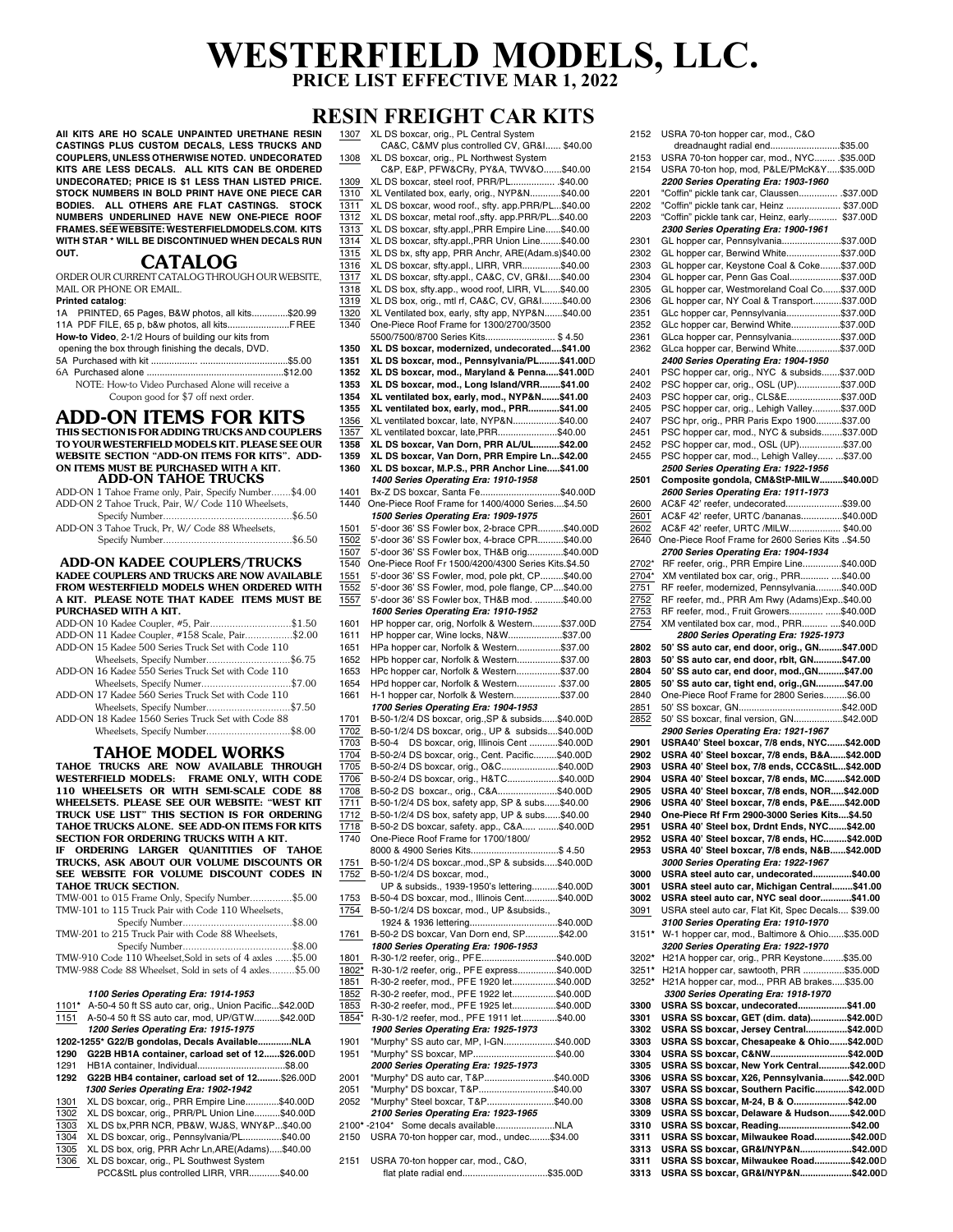| 3314         | USRA SS boxcar, ERIE\$42.00D                                       |  |
|--------------|--------------------------------------------------------------------|--|
| 3315         | USRA SS boxcar, Norfolk & Western\$42.00D                          |  |
| 3316         | USRA SS boxcar, Clinchfield\$42.00D                                |  |
|              |                                                                    |  |
| 3317         | USRA SS boxcar, RF&P\$42.00D                                       |  |
| 3318         | USRA SS boxcar, Western Maryland\$42.00D                           |  |
| 3319         | USRA SS boxcar, Ann Arbor\$42.00D                                  |  |
| 3320         | USRA SS boxcar, Maine Central\$42.00D                              |  |
| 3340         | One-Piece Roof Frame for 3300/7200 Ser\$4.50                       |  |
|              |                                                                    |  |
| 3353         | USRA SS boxcar, C&O radial roof\$42.00                             |  |
| 3355         | USRA SS bx, X26, PRR, Hutch rf, Wood Dr\$42.00                     |  |
| 3356         | USRA SS bx, X26, PRR, Hutch rf, Yngtn Dr\$42.00                    |  |
| 3357         | USRA SS bx, X26, PRR, Htch, WeldCreco Dr\$42.00                    |  |
| 3358         | USRA SS boxcar, B&O, Hutchins roof\$42.00                          |  |
| 3365         | USRA SS boxcar, N&W, radial roof\$42.00                            |  |
|              |                                                                    |  |
| 3368         | USRA SS boxcar, WM, Hutchins roof\$42.00                           |  |
| 3390         | USRA SS boxcar, Undec, Flat Kit\$40.00                             |  |
| 3391         | USRA SS boxcar, Flat Kit, Specify Roadname,                        |  |
|              | Choose from Decals #D3301 to D3320\$41.00D                         |  |
|              | 3400 Series Operating Era: 1899-1970                               |  |
|              |                                                                    |  |
| 3400         | PSC ore car, orig., undec. (pair). \$41.00                         |  |
| 3401         | PSC ore car, orig., Great Northern(pr)\$43.00D                     |  |
| 3402         | PSC ore car, orig., AC/LC&M (pr.)\$43.00D                          |  |
| 3450         | PSC ore car, mod., undec. (pr.)\$41.00                             |  |
|              |                                                                    |  |
| 3451         | PSC ore car, mod., Great Northern(pr)\$43.00D                      |  |
| 3452         | PSC ore car, mod., YV/SRR (pr.)\$43.00D                            |  |
|              | 3500 Series Operating Era: 1929-1973                               |  |
| 3551         | M&PA rblt XL boxcar, Maryland & Pa\$40.00D                         |  |
|              | 3600 Series Operating Era: 1923-1973                               |  |
|              |                                                                    |  |
| 3601         | Bx-3 DS boxcar, original, Santa Fe\$40.00D                         |  |
| 3640         | One-Piece Roof Frame for 3600/37/76 Series\$ 4.50                  |  |
| 3651         | Bx-3 DS boxcar, modernized, Santa Fe\$40.00                        |  |
| 3652         | Bx-6 DS boxcar, Santa Fe, zinc concentrate\$40.00D                 |  |
|              |                                                                    |  |
|              | 3700 Series Operating Era: 1953-1973                               |  |
| 3701         | le-X reefer, Santa Fe, ice\$40.00D                                 |  |
| 3702         | Bx-3/6 reefer, Santa Fe, salt\$40.00D                              |  |
|              | 3800 Series Operating Era: 1918-1970                               |  |
|              |                                                                    |  |
| 3800         | USRA DS boxcar, undecorated\$40.00                                 |  |
| 3801         | USRA DS boxcar, Santa Fe\$41.00D                                   |  |
| 3802         | USRA DS boxcar, Atlantic Coast Line\$41.00D                        |  |
| 3803         | USRA DS boxcar, orig, Boston & Maine\$41.00D                       |  |
|              |                                                                    |  |
| 3804         | USRA DS boxcar, C&E I/USA/GET\$41.00D                              |  |
| 3805         | USRA DS box, Chicago & Northwestern\$41.00D                        |  |
| 3806         | USRA DS boxcar, Elgin, Joliet & Eastrn\$41.00D                     |  |
|              |                                                                    |  |
| 3807         | USRA DS boxcar, Missouri Pacific\$41.00D                           |  |
| 3808         | USRA DS boxcar, New York Central\$41.00D                           |  |
| 3809         | USRA DS boxcar, Rock Island\$41.00D                                |  |
| 3810         | USRA DS box, St. Louis-San Francisco\$41.00D                       |  |
|              |                                                                    |  |
| 3811         | USRA DS boxcar, CB&Q\$41.00D                                       |  |
| 3812         | USRA DS boxcar, CStPM&O\$41.00D                                    |  |
| 3813         | USRA DS boxcar, Lackawanna\$41.00D                                 |  |
| 3814         | USRA DS boxcar, DT&I\$41.00D                                       |  |
|              |                                                                    |  |
| 3815         | USRA DS boxcar, orig., Great Northern\$41.00D                      |  |
| 3816         | USRA DS boxcar, orig., M&StL\$41.00D                               |  |
| 3817         | USRA DS boxcar, CCC&StL/T&OC\$41.00D                               |  |
| 3818         | USRA DS boxcar, orig, NWP, Express\$42.00D                         |  |
| 3819         | USRA DS boxcar, SP&S\$41.00D                                       |  |
|              |                                                                    |  |
| 3820         |                                                                    |  |
|              | USRA DS boxcar, Wabash\$41.00D                                     |  |
| 3821         | USRA DS boxcar, Grand Trunk Western\$41.00D                        |  |
|              |                                                                    |  |
| 3822         | USRA DS boxcar, Pere Marquette\$41.00                              |  |
| 3840         | One-Piece Roof Frame for 3800 Series\$4.50                         |  |
| 3850         | USRA DS boxcar, mod., undecorated\$40.00                           |  |
| 3851         | USRA DS boxcar, TH&B (oxide car)\$41.00D                           |  |
|              |                                                                    |  |
| 3852         | USRA DS boxcar, TH&B (ylw/blk car)\$41.00D                         |  |
| 3853         | USRA DS boxcar, mod., B & M\$41.00                                 |  |
| 3854         | USRA DS boxcar, Santa Fe banded\$41.00                             |  |
| 3855         | USRA DS boxcar, mod, Great Northern\$41.00D                        |  |
| 3856         | USRA DS boxcar, mod., NYC\$41.00                                   |  |
| 3857         | USRA DS boxcar, mod., MP\$41.00                                    |  |
|              |                                                                    |  |
| 3858         | USRA DS boxcar, mod., NWP, Late\$41.00D                            |  |
| 3859         | USRA DS boxcar, mod., Rock Island\$41.00                           |  |
| 3860         | USRA DS boxcar, mod., SL-SF\$41.00                                 |  |
| 3861         |                                                                    |  |
|              | USRA DS boxcar, mod., CB&Q\$41.00                                  |  |
| 3863         | USRA DS boxcar, DL&W Hutchins roof\$41.00                          |  |
| 3865         | USRA DS boxcar, DSS&A\$41.00D                                      |  |
| 3866         | USRA DS boxcar, mod., M&StL\$41.00                                 |  |
| 3869         | USRA DS boxcar, mod., SP&S\$41.00                                  |  |
|              |                                                                    |  |
| 3870         | USRA DS boxcar, mod., WAB\$41.00                                   |  |
| 3872         | USRA DS boxcar, PM Hutchins roof\$41.00                            |  |
| 3881         | USRA DS Boxcar, Kit with Tahoe #112 Trucks                         |  |
|              |                                                                    |  |
|              |                                                                    |  |
| 3882         | USRA DS Boxcar, Kit with Tahoe #212 Trucks                         |  |
|              |                                                                    |  |
|              | 3900 Series Operating Era: 1894-1929                               |  |
|              |                                                                    |  |
| 3900         | Heinz reefer, orig, undecorated\$37.00                             |  |
| 3903*        | Heinz reefer, orig, Apple Butter\$38.00                            |  |
| 3905*        | Heinz reefer, orig., India Relish\$38.00                           |  |
| 3906*        | Heinz reefer, orig., Euchred Figs\$38.00                           |  |
|              |                                                                    |  |
| 3908*        | Heinz reefer, orig., Pure Malt Vinegar\$38.00                      |  |
| 3940         | One-Piece Roof Frame for 3900 Series\$4.50                         |  |
| 3950         | Heinz reefer, mod., undecorated\$37.00                             |  |
|              |                                                                    |  |
| 3951*        | Heinz reefer, modernized, "57"\$38.00D                             |  |
|              | 4000 Series Operating Era: 1910-1958                               |  |
| 4001         | Bx-W DS boxcar, Santa Fe\$40.00                                    |  |
| 4021<br>4031 | Bx-X DS boxcar, Santa Fe\$40.00<br>Bx-Y DS boxcar, Santa Fe\$40.00 |  |

|              | 4100 Series Operating Era: 1922-1970                      |  |
|--------------|-----------------------------------------------------------|--|
| 4101         | SU DS boxcar, orig., Hutchins end, SOU\$40.00D            |  |
| 4102         | SU DS boxcar, orig., T-brace end, SOU\$40.00              |  |
| 4103         | SU DS boxcar, orig., late Hutchins, SOU\$40.00            |  |
| 4104         | SU DS boxcar, orig., T-brace end, M&O\$40.00D             |  |
| 4105         | SU DS boxcar, orig., Murphy end, SOU\$40.00               |  |
| 4106         | SU DS boxcar, orig., T-brace end, Monon\$40.00D           |  |
| 4107         | SU DS boxcar, orig., Hutch end, M&O\$40.00                |  |
| 4140         | One-Piece Roof Frame for 4100 Series\$ 4.50               |  |
| 4151         | SU DS boxcar, mod., Hutchins, SOU/A&D\$40.00D             |  |
| 4152         | SU DS boxcar, mod., Lancaster & Chester\$40.00D           |  |
| 4153         | SU DS boxcar, mod, late Hutchins, SOU/A&D\$40.00          |  |
| 4154         | SU DS boxcar, mod., T-brace end, M&O \$40.00              |  |
| 4155         | SU DS boxcar, mod., Murphy end, SOU/A&D\$40.00            |  |
| 4156         | SU DS boxcar, mod., Hutch end, M&O\$40.00                 |  |
| 4161         | SU war emergency caboose, type I, SOU\$42.00              |  |
| 4162         | SU war emergency caboose, type II, SOU\$42.00             |  |
|              | 4200 Series Operating Era: 1914-1981                      |  |
| 4200         | 36' Fowler stock car, 5'-door, orig., undec\$39.00        |  |
|              |                                                           |  |
| 4201         | 36' Fowler stock car, 5'-door, orig., CNR\$40.00D         |  |
| 4202         | 36' Fowler stock, 5'-door, orig, CPR 4-brace\$40.00D      |  |
| 4203         | 36' Fowler stock car, 6'-door, orig, CNR\$40.00           |  |
| 4205         | 36' Fowler stock, 5'-door, orig, CPR 2-brace\$40.00       |  |
| 4250         | 36' Fowler stock, 6'-door, mod, undec., wood rf\$39.00    |  |
| 4251         | 36' Fowler stock car, 5'-door, mod, CNR\$40.00            |  |
| 4252         | 36' Fowler stock car, 5'-door, mod, CPR\$40.00            |  |
| 4253         | 36' Fowler stock car, 6'-door, mod, CNR\$40.00            |  |
| 4254         | 36' Fowler stock car, 6'-door, steel roof, CNR\$40.00     |  |
| 4261         | 36' Fowler stk, 3 brc, 5' Yngstn Dr, p pkt, NAR. \$40.00  |  |
| 4262         | 36' Fowler stk, 3 brc, 5' Yngstn Dr, p pkt, NAR . \$40.00 |  |
| 4263         | 36' Fowler stk, 4 brc, 5" Yngstn Dr, p pkt, NAR. \$40.00  |  |
| 4264         | 36' Fowler stk, 4 brc, 5' Yngstn Dr, p pkt, NAR . \$40.00 |  |
| 4265         | 36' Fowler stk, 2 brc, 5" Yngstn Dr, p pkt, NAR .\$40.00  |  |
| 4266         | 36' Fowler stk, 3 brc, 5' Yngstn Dr,p flng, NAR. \$40.00  |  |
| 4267         | 36' Fowler stk, 2 brc, 5' alt Yng Dr,p flng, NAR. \$40.00 |  |
| 4268         | 36' Fowler stk, 3 brc, 5' Yngstn Dr,p flng, NAR. \$40.00  |  |
| 4269         | 36' Fowler stk, 4 brc, 5' Yngstn Dr, flg/pkt, NAR \$40.00 |  |
|              | 4300 Series Operating Era: 1912-1975                      |  |
| 4300         | 36' Fowler SS box, 6'-door, undec., 1913 pdn\$39.00       |  |
| 4301         | 36' Fowler SS box, 6'-door, CNR 1923 pdn\$40.00D          |  |
| 4302         | 36' Fowler SS box, 6'-door, Erie/Susquehanna,             |  |
|              |                                                           |  |
| 4303*        | 36' Fowler SS bx, 6'-dr, Erie/Wells Fargo(Ltd) \$40.00D   |  |
| 4304         | 36' Fowler SS bx, 6'-dr, GT, U.S assigned car\$40.00D     |  |
| 4305         | 36' Fowler SS box, 6'-door, NC&StL, 1913 pdn.\$40.00D     |  |
| 4306         | 36' Fowler SS box, 6'-door, Erie/Susquehanna,             |  |
|              |                                                           |  |
| 4307         | 36' Fowler SS box, 6'-door, GTR 1912 pdn\$40.00           |  |
| 4308         | 36' Fowler SS bx, 6'-dr, GT,Steel Rf, 1913 Prod.\$40.00   |  |
|              |                                                           |  |
|              |                                                           |  |
| 4309         | 36' Fowler SS bx, 6'-dr, GT, Wood Rf, 1913 Prd.\$40.00    |  |
| 4310         | 36' Fowler SS box, 6'-door, GTR 1918 pdn\$40.00           |  |
| 4350         | 36' Fowler SS box, 6'-door, undec., 1923 pdn\$39.00       |  |
| 4352         | 36' Fowler SS bx, 6'-dr, mod, Erie/SQH\$40.00             |  |
| 4354         | 36' Fowler SS box, 6'-door, mod., GTW\$40.00D             |  |
| 4355         | 36' Fowler SS box, 6'-door, mod., NC&StL\$40.00           |  |
| 4357         | 36' Fowler SS box, 6'-door, mod., CNR 1912\$40.00         |  |
| 4358         | 36' Fowler SS box, 6'-door, modernized,                   |  |
|              | CNR, 1913 Production, steel roof\$40.00                   |  |
| 4359         | 36' Fowler SS box, 6'-door, modernized,                   |  |
|              | CNR, 1913 Production, wood roof\$40.00                    |  |
| 4360         | 36' Fowler SS box, 6'-door, mod., CNR 1918\$40.00         |  |
|              | 4400 Series Operating Era: 1914-1956                      |  |
| 4401         | 40' Fowler SS boxcar, orig., C&NW\$40.00D                 |  |
| 4402         | 40' Fowler SS boxcar, orig., CstPM&O\$40.00D              |  |
| 4440         | One-Piece Roof Frame for #4400 Series\$4.50               |  |
| 4451         | 40' Fowler SS boxcar, mod., CNW\$40.00                    |  |
| 4452         | 40' Fowler SS boxcar, mod., CMO\$40.00                    |  |
| 4453         | 40' Fowler SS boxcar, mod., M&StL\$40.00D                 |  |
|              | 4500 Series Operating Era: 1907-1965                      |  |
| 4501         | GRA gondola, pre-safety appl., PRR\$38.00D                |  |
| 4551         | GRA gondola, mod., Pennsylvania \$38.00                   |  |
| 4552         | GRA gondola, mod., PRR w/o stake. pkt\$38.00              |  |
| 4553         | GRA gondola, w/o stakes, PRR MOW\$38.00D                  |  |
|              | 4600 Series Operating Era: 1929-1975                      |  |
| 4601         | Bx-11 SS boxcar, Santa Fe\$40.00D                         |  |
| 4640         | One-Piece Roof Frame for 4600/47/48 Series \$4.50         |  |
|              | 4700 Series Operating Era: 1929-1975                      |  |
| 4701         | Bx-12 SS boxcar, Santa Fe\$40.00                          |  |
| 4751         | Bx-11/12 SS boxcar, AT&SF raised roof\$41.00              |  |
|              | 4800 Series Operating Era: 1929-1975                      |  |
| 4801         | Bx-13 SS boxcar, Santa Fe\$40.00                          |  |
|              | 4900 Series Operating Era: 1909-1956                      |  |
| 4901         | R-30-6 reefer, Pacific Fruit Express\$39.00D              |  |
| 4902         | R-30-4 reefer, orig., PFE\$39.00                          |  |
| 4903         |                                                           |  |
| 4952         | R-30-4 reefer, safety app., PFE\$39.00                    |  |
| 4953         | R-30-5 reefer, safety app., PFE\$39.00                    |  |
|              | 5000 Series Operating Era: 1910-1964                      |  |
| 5001         |                                                           |  |
| 5002         |                                                           |  |
| 5003         |                                                           |  |
| 5004         |                                                           |  |
| 5040         |                                                           |  |
|              | One-Piece Roof Frame for 5000/7700 Series\$4.50           |  |
| 5051<br>5052 | C-8 express car, B&O WF/ARE/REA\$40.00D                   |  |

| 5053        |                                                                                 |               |
|-------------|---------------------------------------------------------------------------------|---------------|
| 5054        | C-8A express car, B&O ARE/REA\$40.00                                            |               |
| 5055        | M-15B DS boxcar, Maryland & Pennsylvania\$40.00D                                |               |
|             | 5100 Series Operating Era: 1918-1951                                            |               |
| 5101*       |                                                                                 |               |
|             | HR hopper car, Norfolk & Western\$35.00                                         |               |
|             | 5200 Series Operating Era: 1905-1970                                            |               |
| 5201        | S-40-4 stock, orig, SP/HE&WT/H&TC/GH&SA                                         |               |
|             |                                                                                 |               |
| 5202        | S-40-4 stock car, orig, UP/OSL/O-WRR&N\$40.00D                                  |               |
|             |                                                                                 |               |
| 5203        | S-40-4 stock car, orig., NWP/PE/SPdeM .\$40.00D                                 |               |
| 5240        | One-Piece Roof Frame for 5200/53/54 Series\$4.50                                |               |
| 5251        | S-40-4 stock car, mod., SP/T&NO\$40.00D                                         |               |
| 5252        | S-40-4 stock car, mod., UP/OSL\$40.00D                                          |               |
|             |                                                                                 |               |
|             | 5300 Series Operating Era: 1905-1970                                            |               |
| 5301        | S-40-5 stock car, orig, SP/GH&SA/H&TC\$40.00                                    |               |
| 5302        | S-40-6 stock car, orig, Union Pacific\$40.00                                    |               |
| 5303        | S-40-5 stock car, NWP/SPdeM\$40.00                                              |               |
|             |                                                                                 |               |
| 5351        | S-40-5 stock car, mod., SP/NWP/T&NO\$40.00                                      |               |
| 5352        | S-40-6 stock car, mod., Union Pacific\$40.00D                                   |               |
|             | 5400 Series Operating Era: 1905-1970                                            |               |
| 5401        | S-40-8/10 stock car, orig., Southern Pacific\$40.00                             |               |
|             |                                                                                 |               |
| 5402        | S-40-8/9 stock car, orig., AE/SD&A\$40.00                                       |               |
| 5403        | S-40-8 stock car, orig., Western Pacific\$40.00D                                |               |
| 5451        | S-40-8/9/10 stock car, mod., SP\$40.00                                          |               |
| 5453        | S-40-8 double deck stock car, WP\$41.00                                         |               |
|             | 5500 Series Operating Era: 1906-1942                                            |               |
|             |                                                                                 |               |
| 5501*       | XLc auto car, orig, Pennsylvania\PL\UL\$40.00D                                  |               |
| 5551*       | XLc auto car, mod., Pennsylvania\$40.00                                         |               |
|             | 5600 Series Operating Era: 1912-1952                                            |               |
| 5601*       | F3 50' auto car, orig. CRI&P/RIA&L\$42.00D                                      |               |
|             |                                                                                 |               |
| 5602*       | F3 50' auto car, orig., Linde Air Products\$42.00D                              |               |
| 5651*       | F3 50' auto car, new doors 1925, RI\$42.00                                      |               |
| 5652*       | F3 50' auto car, side bracing 1936, RI\$42.00                                   |               |
|             | 5700 Series Operating Era: 1898-1980                                            |               |
|             |                                                                                 |               |
| 5700        | GLa hopper car, pre-1911, undec\$36.00                                          |               |
| 5701        | GLa hopper car, pre-1911, PRR\$37.00D                                           |               |
| 5702        | GLa hopper car, pre-1911, Jamison Coal\$37.00                                   |               |
| 5750        | GLa hopper car, post-1911, undec\$36.00                                         |               |
| 5751        | GLa hopper car, post-1911, PRR\$37.00                                           |               |
|             |                                                                                 |               |
| 5752        | GLa hopper car, Berwind White 1929-\$37.00                                      |               |
| 5753        | GLa hopper car, New River & Pocahontas\$37.00D                                  |               |
| 5754        | GLA hopper car, Baltimore & Ohio N-15\$37.00                                    |               |
| 5760        | GLA hopper car, AB Brakes, Undecorated\$36.00                                   |               |
|             |                                                                                 |               |
| 5761        | GLA hopper, AB brakes ball keystn, PRR\$37.00                                   |               |
| 5762        | GLA hopper, AB brakes sh\dw kystn, PRR\$37.00D                                  |               |
|             | 5800 Series Operating Era: 1922-1956                                            |               |
| 5801*       | A-50-6 50 ft SS auto car, orig., Union Pacific\$42.00                           |               |
| 5851        |                                                                                 |               |
|             |                                                                                 |               |
|             | A-50-6 50 ft SS auto car, mod, UP/NYC\$42.00D                                   |               |
|             | 5900 Series Operating Era: 1934-1964                                            |               |
| 5901        | B-50-20 50 ft SS boxcar, orig, UP\$42.00                                        |               |
| 5951        | B-50-20 50 ft SS Steel boxcar, mod, UP\$42.00                                   |               |
|             |                                                                                 |               |
|             | 6000 Series Operating Era: 1911-1973                                            |               |
| 6001        | AC&F reefer, type I, 40' URTC 1911-26\$40.00                                    |               |
| 6002        | AC&F reefer, type I, 40' GN/WFEX\$40.00D                                        |               |
| 6003        | AC&F reefer, type la, 40' ART\$40.00D                                           |               |
| 6040        | One Piece Roof Frame 6000/6500/6600/6700 \$4.50                                 |               |
|             |                                                                                 |               |
|             | 6100 Series Operating Era: 1913-1953                                            |               |
| 6101        | X25 Steel boxcar, original, Pennsylvania\$40.00D                                |               |
| 6151        | X25 Steel boxcar, modernized, Pennsylvania\$40.00                               |               |
|             | 6200 Series Operating Era: 1913-1953                                            |               |
| 6201        | X25a Steel auto car, original, Pennsylvania\$40.00                              |               |
|             |                                                                                 |               |
| 6251        | X25a Steel auto car, mod, Pennsylvania \$40.00                                  |               |
|             | 6300 Series Operating Era: 1918-1965                                            |               |
| 6301        | USRA DS vent. boxcar, orig., FEC\$40.00D                                        |               |
| 6302        | USRA DS vent. boxcar, mod., FEC\$40.00                                          |               |
| 6340        | One-Piece Roof Frame for 6300/7000 Series\$4.50                                 |               |
|             |                                                                                 |               |
|             | 6400 Series Operating Era: 1913-1966                                            |               |
| 6400        | 40' Fowler clone SS box, orig., undec\$39.00                                    |               |
| 6401        | 40' Fowler clone SS box, RI, 1913                                               | WSC&F\$40.00D |
| 6402        | 40' Fowler clone SS box, RI, 1915 Bettendorf\$40.00                             |               |
| 6403        | 40' Fowler clone SS box, orig., D&RG\$40.00D                                    |               |
|             |                                                                                 |               |
| 6404        | 40' Fowler clone SS box, RI, 1915 Pull\$40.00                                   |               |
| 6405        | 40' Fowler clone SS box, RI, 1915 H&B\$40.00                                    |               |
| 6406        | 40' Fowler clone SS box, orig., M&StL\$40.00                                    |               |
| 6440        | One-Piece Roof Frame for 6400/12100 \$4.50                                      |               |
| 6450        | 40' Fowler clone SS box, mod., undec\$39.00                                     |               |
|             |                                                                                 |               |
| 6453        | 40' Fowler clone SS box, mod., D&RGW\$40.00                                     |               |
| 6456        | 40' Fowler clone SS box, mod., M&StL\$40.00                                     |               |
| 6463        | 40' Fowler clone SS box, AB brakes, D&RGW\$40.00                                |               |
|             | 6500 Series Operating Era: 1922-1975                                            |               |
| <u>6501</u> | AC&F reefer, type lb, 40' ART\$40.00                                            |               |
|             |                                                                                 |               |
|             | 6600 Series Operating Era: 1922-1975                                            |               |
| 6600        | AC&F reefer, type II, 40', undec\$40.00                                         |               |
| 6601        | AC&F reefer, type IIc, 40' URTC/MILW 20's\$40.00                                |               |
| 6602        | AC&F reefer, type Ila, 40 'NWX 1926-1950's\$40.00D                              |               |
| 6604        | AC&F reefer, type llc,40'URTX/MILW, 30's\$40.00D                                |               |
| 6605        | AC&F reefer, type II, 40' Bordens\$40.00D                                       |               |
|             |                                                                                 |               |
| 6606        | AC&F reefer, type II, 40' College Inn\$40.00D                                   |               |
| 6607        | AC&F reefer, type II, 40' URTX/M&StL\$40.00D                                    |               |
| 6608        | AC&F reefer, type II, 40' Gerber\$40.00D                                        |               |
| 6609*       | AC&F reefer, type II, 40'Miller Beer Ltd Run\$40.00                             |               |
| 6610        | AC&F reefer, type II, 40' Pabst\$40.00D                                         |               |
| 6652        | AC&F reefer, type IIa, 40' NWX mod\$40.00D                                      |               |
|             |                                                                                 |               |
| 6700        | 6700 Series Operating Era: 1922-1975<br>AC&F reefer, type III, 40' undec\$39.00 |               |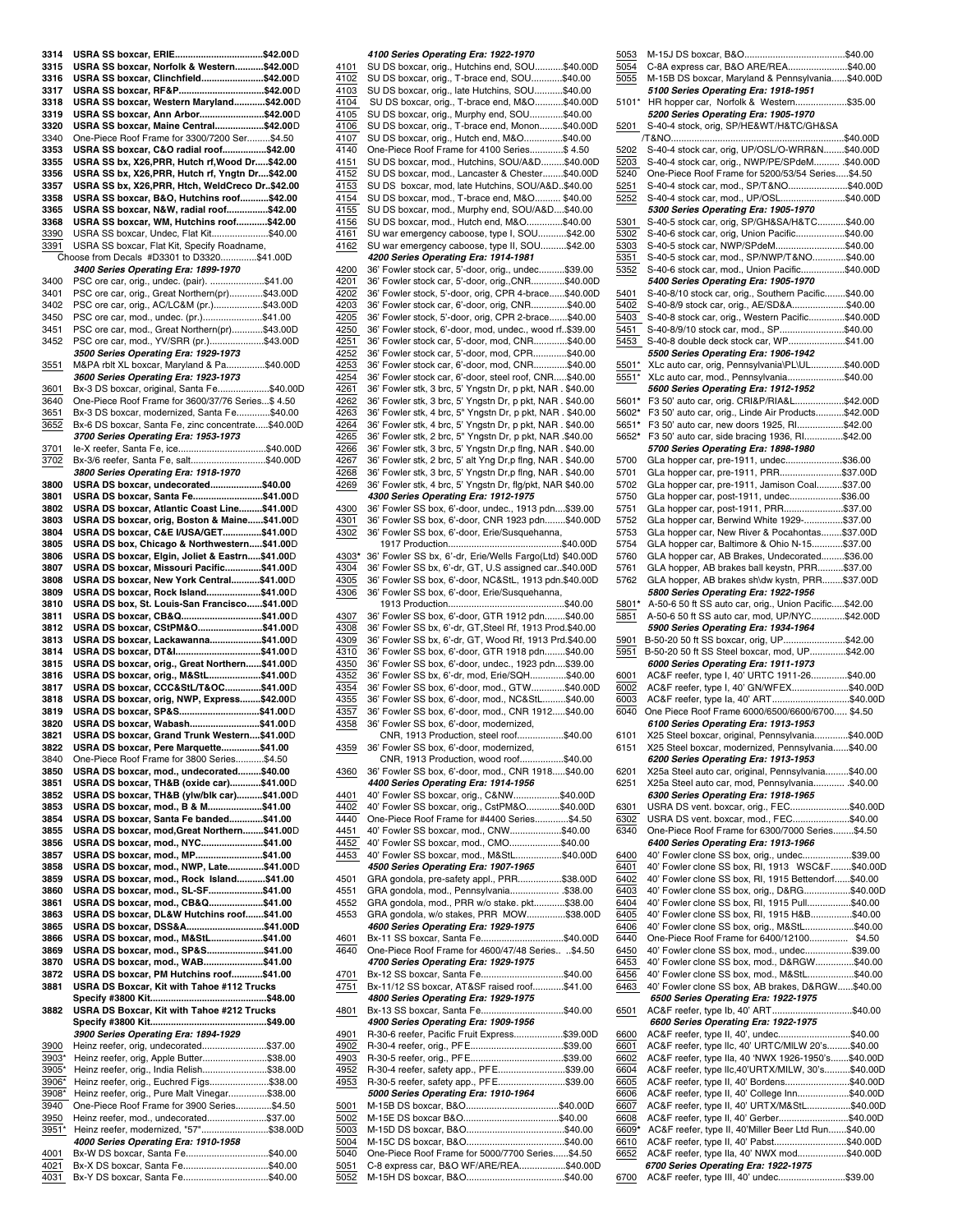| 6701         |                                                                                                         |  |
|--------------|---------------------------------------------------------------------------------------------------------|--|
|              | AC&F reefer, type III, 40' URTC/MILW 20's\$40.00                                                        |  |
| 6702         | AC&F reefer, type IIIa, NWX 1928-50's\$40.00                                                            |  |
| 6703         | AC&F reefer, type IIIa, 40' NWX Tracy\$40.00D                                                           |  |
|              |                                                                                                         |  |
| 6704         | AC&F reefer, type III, URTX/MILW 1930's\$40.00                                                          |  |
| 6705         | AC&F reefer, type III 40' URTX/MILW 40'-50's\$40.00D                                                    |  |
| 6706*        | AC&F reefer, type IIIa, Hershey Ltd Run\$40.00                                                          |  |
| 6707         | AC&F reefer, type IIIa, NWX Priebe\$40.00D                                                              |  |
| 6752         | AC&F reefer, type IIIa, 40' NWX mod\$40.00                                                              |  |
|              | 6800 Series Operating Era: 1920-1965                                                                    |  |
| 6801         | R-30-12 reefer, orig., PFE 1920 let\$40.00                                                              |  |
|              |                                                                                                         |  |
| 6802         | R-30-12 reefer, orig., PFE 1922 let\$40.00                                                              |  |
| 6803         | R-30-12 reefer, orig., PFE 1925 let\$40.00                                                              |  |
| 6804         | R-30-12 reefer, wood roof, PFE 1920 let\$40.00                                                          |  |
| 6805         | R-30-12 reefer, wood roof, PFE 1925 let\$40.00                                                          |  |
| 6806         | R-30-12 reefer, orig., WP/PFE\$40.00D                                                                   |  |
| 6840         | One-Piece Roof Frame for 6800/6900 Series\$4.50                                                         |  |
| 6851         | R-30-14 reefer, orig., PFE\$40.00                                                                       |  |
|              | 6900 Series Operating Era: 1920-1965                                                                    |  |
|              |                                                                                                         |  |
| 6901         | R-30-13 reefer, orig., PFE 1920 let\$40.00                                                              |  |
| 6902         | R-30-13 reefer, orig., PFE 1922 let\$40.00                                                              |  |
| 6903         | R-30-13 reefer, orig., PFE 1925 let\$40.00                                                              |  |
| 6904         | R-30-13 reefer, orig., WP/PFE\$40.00                                                                    |  |
| 6905         | R-30-13 reefer, Hutchins roof, WP/PFE\$40.00                                                            |  |
| 6906         | R-30-13 reefer, wood roof, PFE 1920 let\$40.00                                                          |  |
| 6907         | R-30-13 reefer, wood roof, PFE 1925 let\$40.00                                                          |  |
|              |                                                                                                         |  |
| 6951         | R-30-13 reefer, 1926 pdn., PFE \$40.00                                                                  |  |
| 6953         | R-30-2-13 reefer, rblt 1928, PFE\$40.00                                                                 |  |
|              | 7000 Series Operating Era: 1918-1959                                                                    |  |
| 7001         | O-15 vent. boxcar, orig., ACL 1920s\$40.00D                                                             |  |
| 7002         | O-15 vent. boxcar, orig., ACL 1930s\$40.00D                                                             |  |
| 7003         | O-15 vent. boxcar, mod., ACL 1940s\$40.00D                                                              |  |
| 7004         | O-15 vent. boxcar, mod., ACL 1950s\$40.00D                                                              |  |
|              |                                                                                                         |  |
| 7005         | O-15 vent. boxcar, mod., ACL 1930s\$40.00                                                               |  |
| 7006         | O-15 vent. box, alt. door, ACL 1940s\$40.00                                                             |  |
|              | 7100 Series Operating Era: 1933-1990                                                                    |  |
| 7100         | CNR long gondola, undecorated\$36.00                                                                    |  |
| 7101         | CNR long gondola, Canadian National\$37.00D                                                             |  |
| 7110         | CNR long gondola w/stakes, undecorated\$36.00                                                           |  |
| 7111         | CNR long gondola w/stakes, CNR\$37.00                                                                   |  |
|              | 7200 Series Operating Era: 1920-1973                                                                    |  |
|              |                                                                                                         |  |
| 7201         | USRA SS clone bx, CPR grain hopper, Flt Kit\$40.00D                                                     |  |
|              | 7300 Series Operating Era: 1910-1956                                                                    |  |
| 7301         | B-50-6 DS boxcar, 1910 pdn. orig, SP\$40.00D                                                            |  |
| 7302         | B-50-6 DS boxcar, 1910 pdn. orig, UP\$40.00D                                                            |  |
| 7303         | B-50-6 DS boxcar, 1911 pdn. orig, SP\$40.00                                                             |  |
| 7304         | B-50-6 DS boxcar, 1911 pdn. orig, UP\$40.00                                                             |  |
| 7305         | B-50-6 DS boxcar, 1913 pdn. orig, UP\$40.00                                                             |  |
|              |                                                                                                         |  |
| 7306         | B-50-6 DS boxcar, 1911 pdn. 1918 let,. SP\$40.00                                                        |  |
| 7311         | B-50-9 DS boxcar, 1913 pdn. orig, SP\$40.00                                                             |  |
| 7312         | B-50-9 DS boxcar, 1913 pdn. orig, C&A\$40.00D                                                           |  |
| 7340         | One-Piece Roof Frame for 7300 Series\$4.50                                                              |  |
| 7351         | B-50-6 DS boxcar, mod., DS end, SP\$40.00D                                                              |  |
| 7352         | B-50-6 DS boxcar, mod., SS end, SP\$40.00                                                               |  |
| 7353         | B-50-6 DS boxcar, mod., 5-5-5 end,                                                                      |  |
|              | UP & subsids., 1939-50's lettering\$40.00D                                                              |  |
|              |                                                                                                         |  |
| 7354         | B-50-6 DS boxcar, mod. drdnt. end,.                                                                     |  |
|              | UP& subsids, 1939-50's lettering\$40.00                                                                 |  |
| <u>7355</u>  | B-50-6 DS box , mod, 5-5-5, UP & sub, 24, 36 \$40.00D                                                   |  |
| 7356         | B-50-6 DS box, mod, drdnt, UP& Sub, 24, 36\$40.00                                                       |  |
| 7361         |                                                                                                         |  |
|              |                                                                                                         |  |
|              | B-50-9 DS boxcar, mod., DS end, SP\$40.00                                                               |  |
| 7362         | B-50-9 DS boxcar, mod., SS end, SP\$40.00                                                               |  |
|              | 7400 Series Operating Era: 1903-1952                                                                    |  |
| 7402         | SSC hopper car, orig., CNJ\$39.00D                                                                      |  |
| 7403         | SSC hopper car, orig., DL&W B4\$37.00D                                                                  |  |
| 7405         | SSC hopper car, orig., Erie 1905-06 prod\$37.00D                                                        |  |
| 7407         | SSC hopper car, orig., Jamison Coal\$37.00D                                                             |  |
| 7408         | SSC hopper car, orig., Lehigh Valley\$37.00D                                                            |  |
| 7409         | SSC hopper car, orig., Susquehanna\$37.00D                                                              |  |
| 7410         |                                                                                                         |  |
|              | SSC hopper car, orig., PRR GLb\$37.00D                                                                  |  |
| 7411         | SSC hopper car, orig., Reading\$37.00D                                                                  |  |
| 7412         | SSC hopper car, orig., W&LE\$37.00D                                                                     |  |
| 7413         | SSC hopper car, orig. H&BT\$37.00                                                                       |  |
| 7452         | SSC hopper car, mod., CNJ\$39.00                                                                        |  |
| 7453         | SSC hopper car, mod., DL&W\$39.00                                                                       |  |
| 7455         | SSC hopper car, mod., Erie\$39.00                                                                       |  |
| 7457         | SSC hopper car, modn., B&O N-14\$37.00D                                                                 |  |
|              |                                                                                                         |  |
| 7459         | SSC hopper car, mod., Susquehanna\$39.00                                                                |  |
| 7460         | SSC hopper car, mod., PRR GIb\$39.00D                                                                   |  |
| 7461         | SSC hopper car, mod., P&R/RDG\$39.00D                                                                   |  |
| 7463         | SSC covered hopper car, PRR Gle early\$44.00                                                            |  |
| 7464         | SSC hopper car, mod., H&BT\$37.00                                                                       |  |
|              | 7500 Series Operating Era: 1937-1975                                                                    |  |
| 7501         | XL DS boxcar, MOW cable car, PRR\$40.00D                                                                |  |
| 7502         | XL DS boxcar, MOW tool/material car, PRR\$40.00                                                         |  |
|              |                                                                                                         |  |
| 7503         | XL DS boxcar, MOW material car, PRR\$40.00                                                              |  |
| 7504         | XL DS boxcar, MOW riding car, PRR\$40.00                                                                |  |
| 7505         | XL DS boxcar, MOW riding/locker car, PRR\$40.00                                                         |  |
| 7506         | XL DS boxcar, MOW sleeping car, PRR\$40.00                                                              |  |
| 7507         | XL DS boxcar, MOW Commissary car, PRR\$40.00                                                            |  |
| 7508         | XL DS boxcar, MOW kitchen/dining car, PRR\$40.00                                                        |  |
| 7511         | XL DS boxcar, MOW cable car, early, PRR \$40.00D                                                        |  |
| 7512         | XL DS boxcar, MOW tool/material, early, PRR\$40.00                                                      |  |
|              |                                                                                                         |  |
| 7513         | XL DS boxcar, MOW material car, early, PRR\$40.00                                                       |  |
| 7514         | XL DS boxcar, MOW riding car, early, PRR\$40.00                                                         |  |
| 7515<br>7516 | XL DS boxcar, MOW riding/locker, early, PRR\$40.00<br>XL DS boxcar, MOW sleeping car, early, PRR\$40.00 |  |

7517 XL DS boxcar, MOW Commissary, early, PRR...\$40.00  $\frac{7518}{7598}$  XL DS boxcar, MOW kitch/dining, early, PRR.....\$40.00<br> $\frac{7598}{7598}$  XL DS boxcar, MOW set of 8 cars, PRR early...\$299.00 XL DS boxcar, MOW set of 8 cars, PRR early...\$299.00 7599 XL DS boxcar, MOW set of 8 cars, PRR............\$299.00 *7600 Series Operating Era: 1943-1973* 7601 Sk-2 stock car, Santa Fe....................................\$40.00D 7602 Sk-3 stock car, Santa Fe...................................\$40.00 *7700 Series Operating Era: 1910-1964* 7701 M15/15A DS auto car, original, B&O................\$40.00 7702 DS auto car, T-brace end, Lehigh Valley............\$40.00D 7703 DS auto car, alt. USRA end, Lehigh Valley......\$40.00<br>7704 M-15A DS auto car, 1915 pdn., B&O...............\$40.00 7704 M-15A DS auto car, 1915 pdn., B&O...............\$40.00<br>7751 M15/15A DS auto car, modernized, B&O.........\$40.00 M15/15A DS auto car, modernized, B&O. *7800 Series Operating Era: 1905-1957* Bx-O DS boxcar, orig., Santa Fe.........................\$40.00D  $\frac{7811}{7840}$  Bx-O DS boxcar, safety apps, Santa Fe...........\$40.00<br> $\frac{7840}{7840}$  One-Piece Roof Frame for 7800/8200 Series.....\$4.00 7840 One-Piece Roof Frame for 7800/8200 Series.....\$4.00 7851 Bx-O/5 DS boxcar, rblt., Murphy, Santa Fe.......\$40.00 7852 Bx-O/14 DS boxcar, rblt., drdnt., Santa Fe........\$40.00  $\overline{7861}$  Bx-O/5 DS boxcar, mod., Murphy, Santa Fe.....\$40.00 7862 Bx-O/14 DS boxcar, mod., drdnt., Santa Fe......\$40.00 7863 Bx-O DS boxcar, mod., DS end, Santa Fe........\$40.00 *7900 Series Operating Era: 1916-1964* 7901 1916 Steel auto boxcar, orig., NYC.....................\$40.00D<br>7902 1916 Steel auto boxcar, orig., MC.......................\$40.00D 1916 Steel auto boxcar, orig., MC........................\$40.00<br>1916 Steel auto boxcar, end door, MC..............\$40.00  $\frac{7903}{7940}$  1916 Steel auto boxcar, end door, MC..............\$40.00<br> $\frac{7940}{7940}$  One-Piece Roof Frame for 7900 Series........... ..\$4.50 One-Piece Roof Frame for 7900 Series. 7951 1916 Steel boxcar, mod., NYC..........................\$40.00 7952 1916 Steel boxcar, mod., MC............................\$40.00 7953 1916 Steel boxcar, mod., Canada Southern......\$40.00D *8000 Series Operating Era: 1926-1956* 8001 DS Stock train drovers' car, Union Pacific..........\$40.00D *8100 Series Operating Era: 1916-1975* **8101 USRA 46' gon, B&O O-27/O27A 1st deliv.......\$38.00**D **8102 USRA 46' gondola, NYC/PMcK&Y..................\$38.00**D **8103 USRA 46' gondola, PRR G25..........................\$38.00**D **8104 USRA 46' gon, P&R/Reading GMK/GML........\$38.00**D 8151 USRA clone gon, B&O O-27A flat end.. **8152 USRA Cl gon, P&LE/PMcK&Y rev/crgt ends.\$38.00 8153 USRA clone gon, NYC/P&LE dreadnt ends..\$38.00 8155 USRA clone gon, PRR G25B ball keystone...\$38.00 8157 USRA clone gon, PRR G25B shadow kystn...\$38.00**D **8161 USRA clone gon, O-27A creased end, B&O...\$38.00 8192 GMK/L Ytwn contr, carload set of 12,.RDG...\$26.00**D **8193 LCL contr, carload set of 6 lg, NYC early......\$26.00**D 8194 LCL contr, carload set of 6 lg, B&O....... **8195 LCL container, single solid casting,NYC early.\$9.00 8196 LCL container, single solid casting, B&O.........\$9.00** *8200 Series Operating Era: 1925-1970* 8201 36' stock car, drop bottom, MILW.....................\$40.00D 8202 36' stock car, solid bottom, MILW.....................\$40.00 8203 36' stock car, double deck, MILW.....................\$40.00 *8300 Series Operating Era: 1929-1950* **8301 R-50-1 reefer, PFE...........................................\$44.00**D *8400 Series Operating Era: 1902-1937* **8401 Vanderbilt hopper car, orig., WvaC...............\$41.00**D **8451 Vanderbilt hopper car, mod., WM..................\$41.00** *8500 Series Operating Era: 1905-1970* **8501 Caswell gondola, ATSF GA.X-GA-10.............\$40.00**D Caswell gondola, ATSF GA-11/12.. **8551 Caswell gon, ATSF MOW GA-X - GA-10........\$40.00**D **8552 Caswell gon, ATSF MOW GA-11/12...............\$40.00** *8600 Series Operating Era: 1920-1950* **8601 RR.W reefer, AT&SF........................................\$43.00**D **8602 RR.X reefer, AT&SF.........................................\$43.00**D **8603 RR.Y/2/3/4 reefer, AT&SF................................\$43.00** *8700 Series Operating Era: 1904-1937* 8701 KF stock car, 1903-07 pdn., PRR/PL ...............\$40.00D 8702 KF stock car, 1903-07 pdn, CA&C/GR&I/VRR..\$40.00D<br>8703 KF stock car, 1909-11 pdn,, PRR/PL...............\$40.00 8703 KF stock car, 1909-11 pdn., PRR/PL................\$40.00<br>8704 KFA stock car, 1909 pdn., CV/VRR..................\$40.00 KFA stock car, 1909 pdn., CV/VRR. *8800 Series Operating Era: 1926-1973* Stock car, 52000 series, origina, MPl.............\$40.00D 8802 Stock car, 52250 series, original, MP................\$40.00<br>8803 Stock car, 52500 series, original, MP \$40.00 Stock car, 52500 series, original, MP. 8804 Stock car, 53000 series, MP..............................\$40.00 8851 Stock car, 52000 series, modernized, MP........\$40.00 8852 Stock car, 52250 series, modernized, MP........\$40.00<br>8853 Stock car, 52500 series, modernized, MP........\$40.00 8853 Stock car, 52500 series, modernized, MP.<br>8854 Stock car, 53500 series, double deck.MP. Stock car, 53500 series, double deck, MP........\$41.00 *8900 Series Operating Era: 1911-1955* **8901 XM-18 DS box, orig., CB&Q DS end...............\$45.00D 8902 XM-18 DS box, original, A&W.........................\$45.00D 8903 XM-18 DS box, original, KGB&W....................\$45.00D** 8904 XM-18 DS box, original, FW&D. **8951 XM-18 DS box, new roof, CB&Q.....................\$45.00 8952 XM-18 DS bx, mod ,CB&Q, rev. corrug. end..\$45.00 8953 XM-18 DS bx, mod, CB&Q, dreadnght. end...\$45.00 8955 XM-18 DS bx, mod, FW&D, rev. corrug. end..\$45.00 8956 XM-18 DS box, mod., FW&D, dreadnght. end,.,.\$45.00 8957 XM-18 DS box, mod., A&W............................,..,..\$45.00**  $XM-18$  DS box, mod., KGB&W..  *10000 Series Operating Era: 1912-1965* **10001 X23 SS boxcar, original, Pennsylvania/PL.....\$56.00D** 10002 X23 SS boxcar, original, PL Union Line.....

**10003 X23 SS boxcar, orig., VRR/CV........................\$56.00** 

**10051 X23 SS boxcar, new roof, Pennsylvania.............\$56.00 10052 X23 SS boxcar, rblt., plt. dr /new roof, PRR.....,.\$56.00** 10053 X23 SS box, rblt., Yngstn dr/new roof, PRR. **10054 X23 SS box, rblt, plate. dr /old roof, PRR.............\$56.00** 10055 X23 SS box, rblt, Yngstn dr/old roof, PRR. **10058 X23 SS camp car, creco panel door, PRR......,....\$56.00**D **10059 X23 SS camp car, Youngstown door, PRR..........\$56.00 10061 NX23 SS war emergency cabin car, PRR...,.,.....\$59.00**D 10062 NX23 SS camp car, Pennsylvania.. *10100 Series Operating Era: 1916-1964* **10101 1916 DS auto boxcar, orig., NYC........................\$41.00**D **10102 1916 DS auto boxcar, orig., MCRR.....................\$41.00**D **10103 1916 DS auto boxcar, orig., NKP/LE&W.............\$41.00**D **10104 1922 DS auto boxcar, orig., NOR........................\$41.00**D 10105 1916 DS auto boxcar, orig., DSS&A. **10106 1924 DS auto boxcar, orig., Rutland..................\$41.00**D **10107 1924 DS boxcar, original, Rutland.....................\$41.00** 10108 1916 DS auto boxcar, orig., CCC&StL **10151 1916 DS auto boxcar, rblt., NYC.........................\$41.00 10152 1916 DS auto boxcar, rblt., MCRR......................\$41.00 10153 1916 DS boxcar, mod., NKP................................\$41.00 10154 1916 DS auto boxcar, mod., NKP.......................\$41.00 10155 1916 DS boxcar, mod., DSS&A...........................\$41.00** 10156 1924 DS auto boxcar, mod., Rutland..................\$41.00<br>10157 1924 DS boxcar, modernized, Rutland...............\$41.00 **10157 1924 DS boxcar, modernized, Rutland...............\$41.00 10158 1916 DS boxcar, modernized, M&StL.................\$41.00**D **10159 1916 DS auto boxcar, mod., DSS&A...................\$41.00**  *10200 Series Operating Era: 1923-1970* **10201 Phosphate car, original, ACL................... ...........OOP**D 10251 Phosphate car, modern, ACL **10252 Phosphate car, sand service, SCL.......................OOP**D *10300 Series Operating Era: 1937-1954* **10301 Temporary caboose, SP 1937.............................\$45.00**D **10302 Temporary caboose, SP dbl windows...............\$45.00 10303 Temporary caboose, SP 1941...** *10400 Series Operating Era: 1901-1961* **10403 17277 ser DS boxcar, orig/1920s lett, GN...........\$45.00**D **10404 DS boxcar, safety App, orig/1920s lettng,GN....\$45.00 10451 9000 ser DS boxcar, 1925 lettering, GN.............\$45.00**D **10452 9000 ser DS boxcar, 1937/41 lettering, GN........\$45.00**D **10453 9000 ser DS boxcar, 1948 lettering, GN..............\$45.00**D 28000 ser DS boxcar, 1928 lettering, GN. **10455 28000 ser DS boxcar, 1937/41 lettering, GN.......\$45.00 10456 28000 ser DS boxcar, 1948 lettering,GN.............\$45.00 10457 22744 ser DS boxcar, 1920s lettering, GN..........\$45.00 10458 22744 ser DS boxcar, 1937/41 lettering, GN.......\$45.00**D **10459 22744 ser DS boxcar, 1948 lettering, GN............\$45.00**D **DS end boxcar, mod,1925 lettering, GN. 10462 DS end boxcar, mod,1937/41 lettng, GN............\$45.00** 10463 DS end bo car, mod, 1948 lettering, GN. *10500 Series Operating Era: 1902-1948* **10501 1902 36' DS boxcar, orig., New Haven................\$44.00**D **10502 1902 36' DS boxcar, orig., BA&P.........................\$44.00**D **10503 1903-4 36' DS boxcar, orig., New Haven.............\$44.00** 10511 1902 36' DS boxcar, safety appl., NH... **10512 1902 36' DS boxcar, modernized, BA&P.............\$44.00 10513 1903-4 36' DS box, sfty appl., AC&F, NH............\$44.00 10514 1903-4 36' DS box, sfty.appl., SSC, NH...............\$44.00** 10551 XM7 36' SS box car, New Haven...  *10600 Series Operating Era: 1901-1952* 10600 Inside stake 36' coal gon, undecorated.................\$37.00 10601 Inside stake 36' coal gon, MK&T/WF&S................\$38.00D Inisde stake 36' coal gon, E&TH..... 10603 Inside stake 36' coal gon, Rock Island...................\$38.00D 10604 Inside stake 36' coal gon, Frisco (SL-SF)..............\$38.00D **10652 Inside stake 36' coal gon, C&EI modn.............. \$42.00**D Inside stake 36' coal gon, RI modernized.  *10700 Series Operating Era: 1921-1962* 10701 1921 stock car, SD/DD, DS end, orig., NYC............\$40.00D 10702 1921 stock, SD/DD, SS end, orig., CCC&StL/MC....\$40.00 10751 1921 stock car, SD/DD, DS end, mod., NYC. 10752 1921 stock, SD/DD, SS end, mod., NYC/NELX.......\$40.00 10761 1921 stock, SD/DD, DS end, Gothic let., NYC. 10762 1921 stock, SD/DD, SS end, Gothic let., NYC........\$40.00 *10800 Series Operating Era: 1909-1950* **10801 RR.Q reefer, orig., AT&SF.....................................\$45.00D 10802 RR.R reefer, orig., AT&SF.....................................\$45.00 10803 RR.S reefer, orig., AT&SF.....................................\$45.00 10804 RR.T/U/V reefer, orig., AT&SF..............................\$45.00 10851 RR.Q reefer, safety appliances, AT&SF...............\$45.00** 10852 RR.R reefer, safety appliances, AT&SF.. **10853 RR.S reefer, mod., lettering, AT&SF....................\$45.00D 10854 RR.T/U/V reefer, mod., lettering, AT&SF..............\$45.00 10855 RR.Q/R reefer, tall door, AT&SF...........................\$45.00** 10857 RR.S reefer, ice hatches, AT&SF **10858 RR.T/U/V reefer, ice hatches, AT&SF...................\$45.00 10861 Ie-Q ice car, Bohn vents, AT&SF..........................\$45.00D** 10862 Ie-R ice car, Bohn vents, AT&SF. **10863 Ie-S ice car, vents and covers, AT&SF..... ..........\$45.00**D 10864 Ie-T/U ice car, vents and covers, AT&SF. *10900 Series Operating Era: 1902-1959* **10901 M-13 DS boxcar, original, Baltimore & Ohio......\$40.00**D 10902 M-13A DS boxcar, orig., Baltimore & Ohio. **10903 M-13B DS auto car, orig., Baltimore & Ohio.......\$40.00** 10951 M-13A DS boxcar, safety appliances, B&O. **10953 M-13B DS auto car, safety appliances, B&O.......\$40.00**